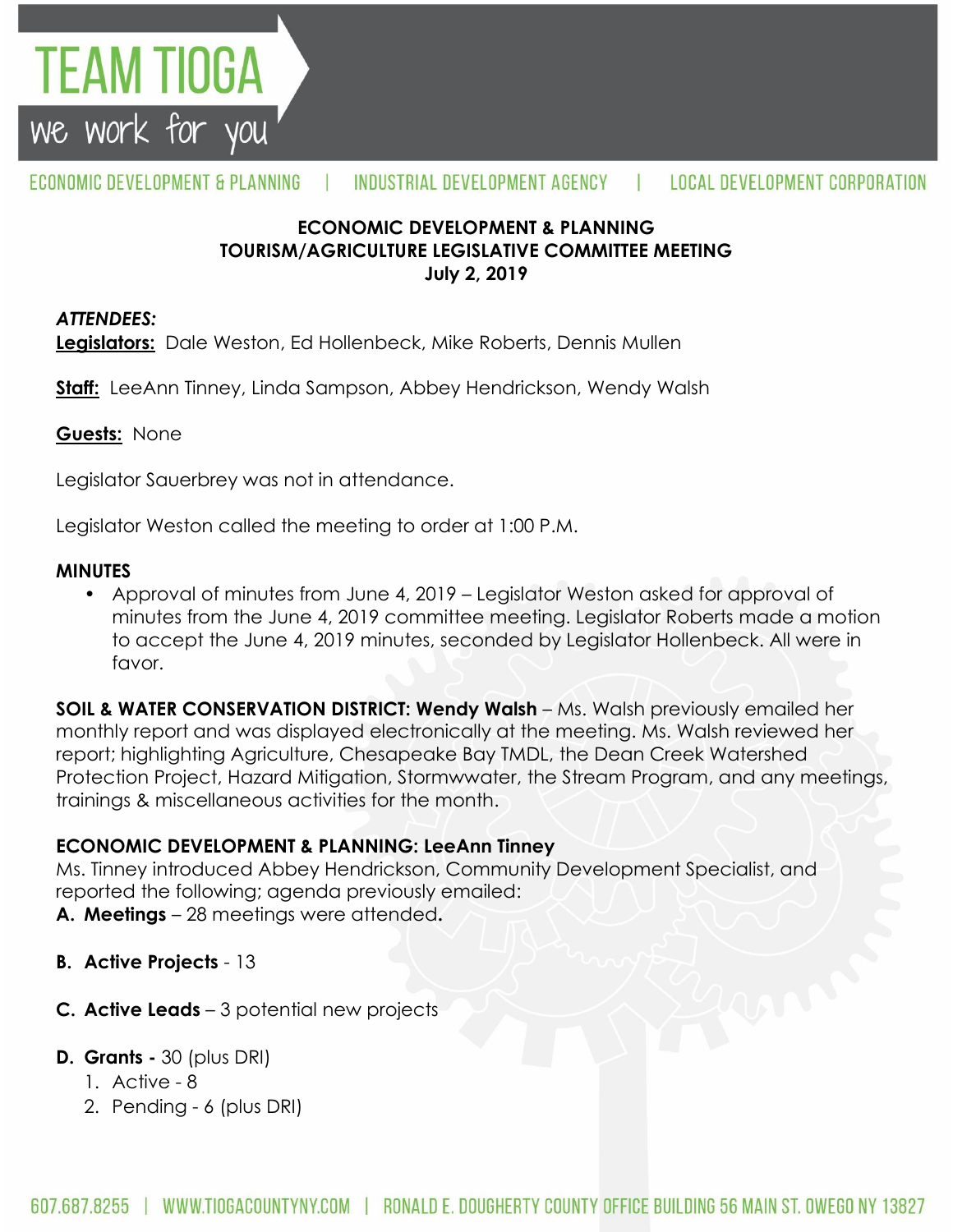- 3. Potential 15 trying to encourage
- 4. Completed 1

# **E. Plans/Studies** - 8

**F. Reviews (239)** – 1 presented at the Planning Meeting on Wednesday, June 19<sup>th</sup>.

## **G. Land Bank** - 12 properties

- 1. 9 To be demolished.
- 2. 3 For rehabilitation.
- **H. Budget** Tracking well; no issues.

# **I. Other**

- 1. IDA Looking at purchasing additional land and the V & S project is moving forward; they have broken ground and building has begun.
- 2. Back fill Economic Development Specialist position Ms. Tinney distributed a memo and presented accomplishments and other information, as requested at the last meeting, to justify her desire to back fill the position that is no longer held by Zack Baker since June 14<sup>th</sup>. Ms. Tinney stated she will confirm that the IDA will continue their contribution. After a short discussion, it was decided by the committee to move forward with backfilling the position; to be reviewed in a year.

# **J. Directors Summary**

- 1. Regional Council Board of Directors has verbally agreed to add another Tioga County representative on the Board of Directors.
- 2. Finger Lakes Wine Country Tourism Marketing Association continues to work on the rebrand; waiting for consultants to come back with results.
- 3. Phase II Housing Study status
	- a. Tioga County Housing and Community Investment Board being formed; a group that champions the housing effort. Ms. Hendrickson will be taking an active role in this project. Villages of Owego, Newark Valley and Waverly have active community groups at this time.
- 4. ST8 is conducting an Energy Infrastructure Study and ED&P is participating; only in the beginning stages at this time.
- 5. Workforce Pipeline Study status Waiting to hear if we will receive funding for the next phase of this project.
- 6. 239 Review presented at the Planning Board Meeting on June 19th 2019-008: Town of Candor, Solar Energy Systems Site Plan Review, Delaware River Solar, LLC - Applicant wishes to install and operate a 5 MWAC on 30 acres of leased land on West Creek Road. Staff recommended approval and the TCPB carried the vote.